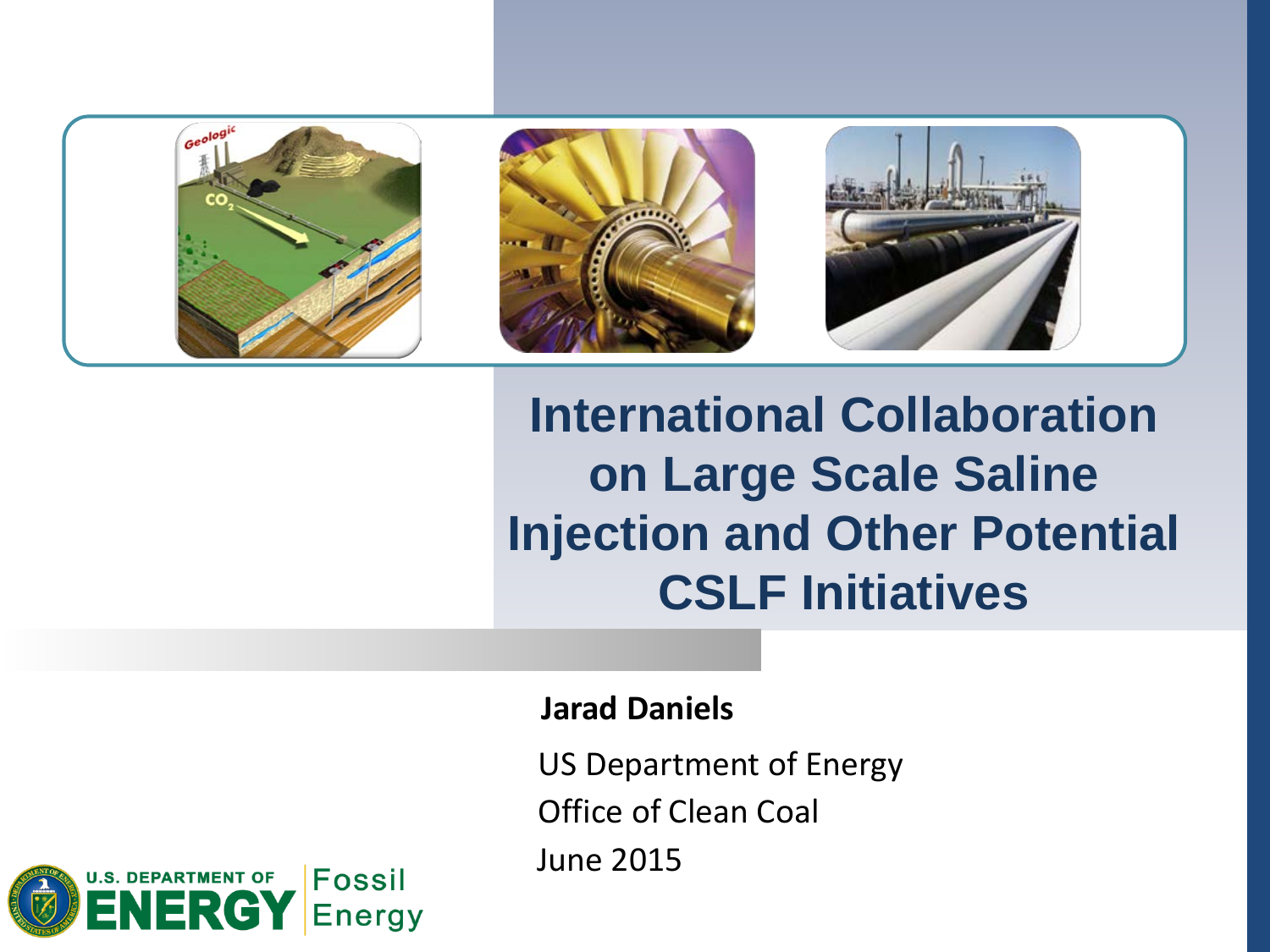# Background

- The CSLF is well-positioned to facilitate discussions on global collaboration efforts for large scale CCS projects, whether as new green field projects or by adding additional functionality and value to existing or planned commercial projects.
- CSLF Policy Group at the November 2013 CSLF Ministerial approved an initiative to coordinate development of a CCS project dedicated to testing large-scale  $CO<sub>2</sub>$  storage in saline formations.
- An important factor in approving this initiative was the focus of most ongoing large-scale CCS projects on the use of captured  $CO<sub>2</sub>$  for EOR. There is a consensus, however, that storing  $CO<sub>2</sub>$  in deep saline formations will ultimately be the most important CCS option for achieving major  $CO<sub>2</sub>$ emissions mitigation.

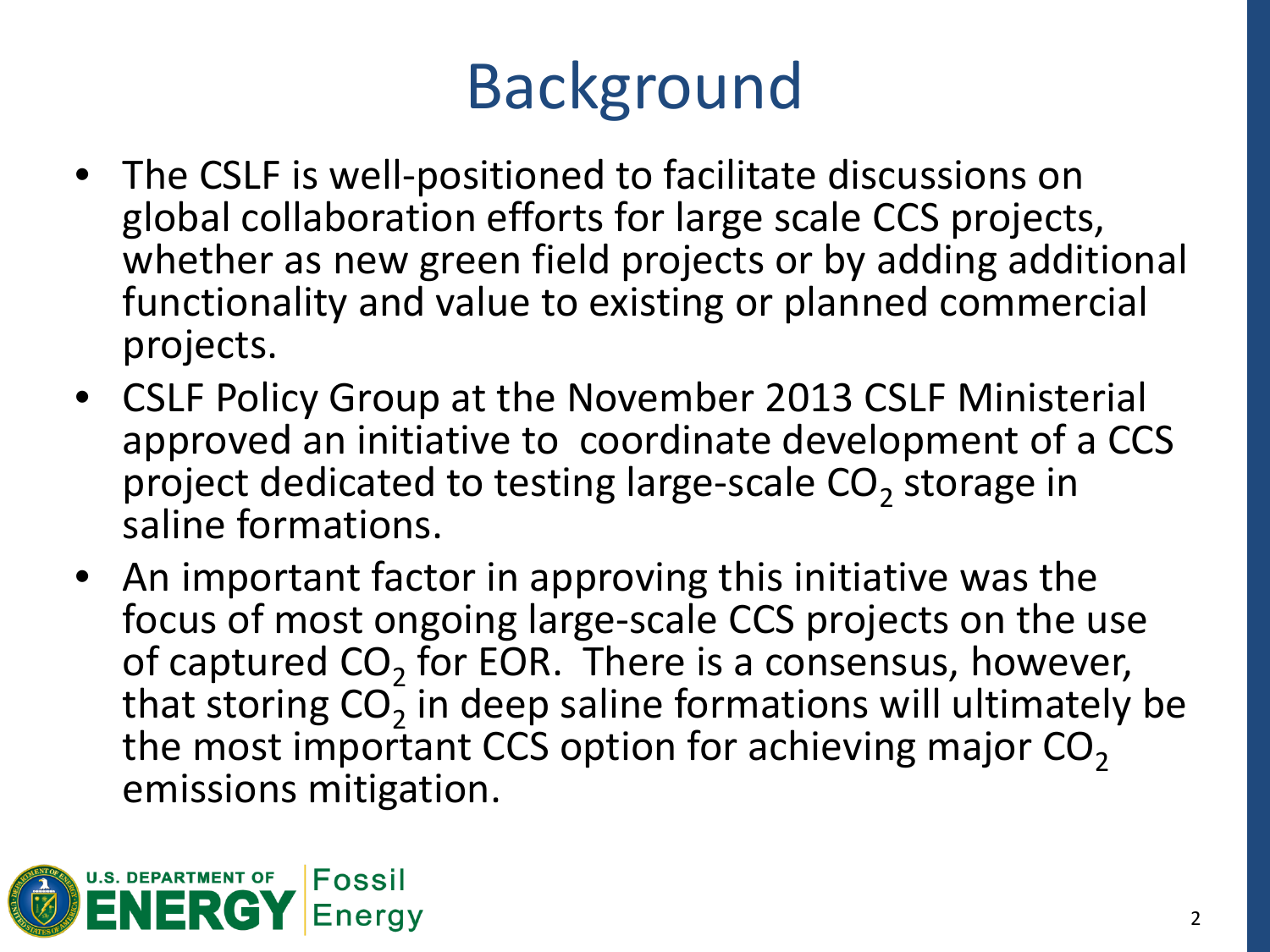# Initiative Timing

The scope of this overall effort is divided into two phases:

- Phase I developed a preliminary list of candidate projects evaluated against initial selection criteria, which was discussed at the October 2014 Policy Group meeting.
- Phase II is focusing on the development of:
	- $-$  Further information (e.g. geology, CO<sub>2</sub> supply, governance structures, potential CSLF member support) on a limited group of projects identified by the Policy Group.
	- Project selection recommendations for presentation at the Spring 2015 Policy Group meeting with the goal of initiating at least one project in the 2nd half of 2015 following approval at the Ministerial.

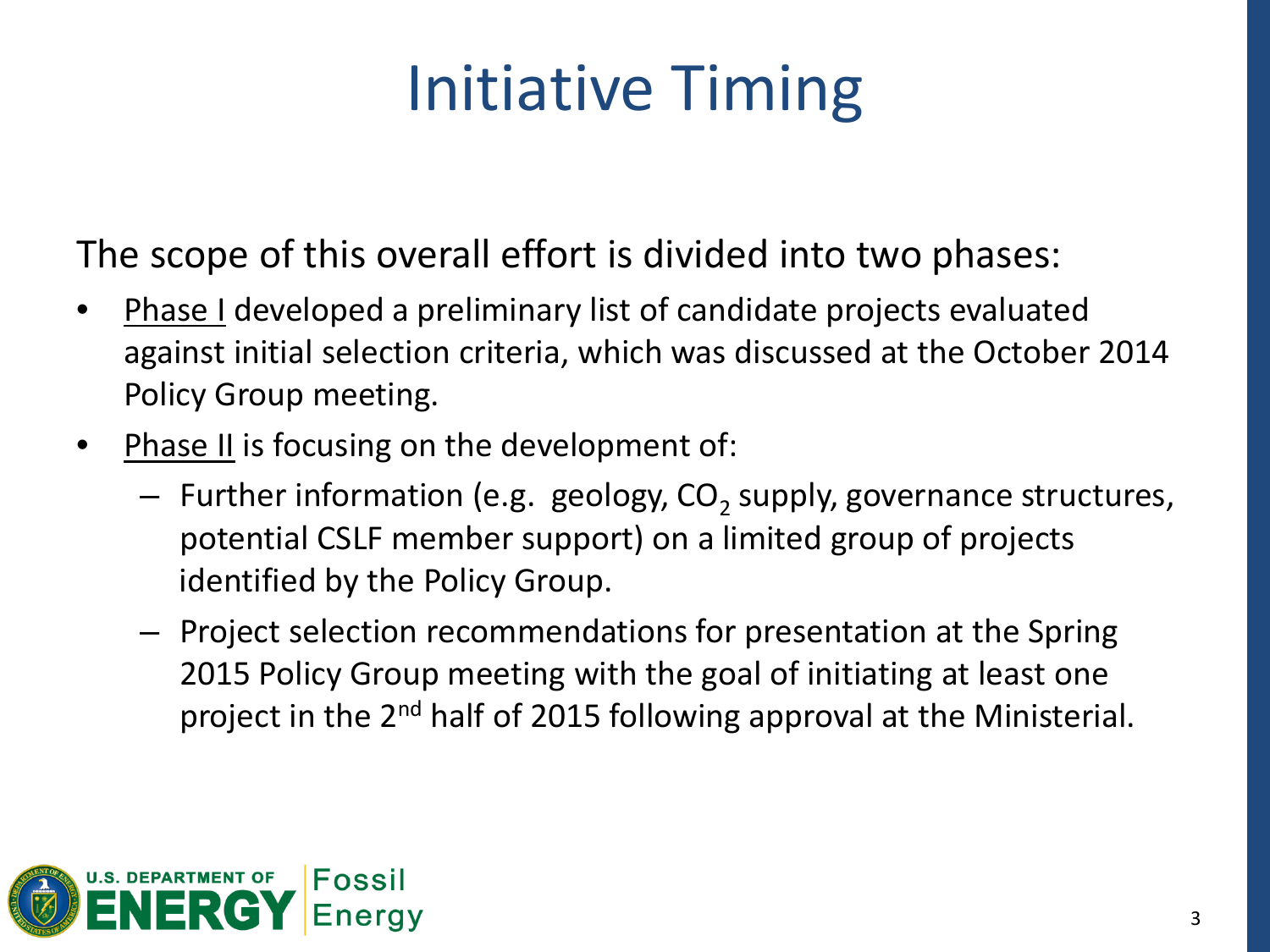#### Project Selection Criteria

To determine the best initial candidates, the Large-Scale Integrated Projects (LSIP) data base published by the Global CCS Institute (GCCSI) was screened to identify projects:

- That can achieve low-cost capture of sizeable amounts of  $CO<sub>2</sub>$  in a relatively near-term timeframe
- With varied geology that could accommodate different country interests
- Where project management and operators are amenable to discussing hosting an international consortium at the site and development of a governance structure.

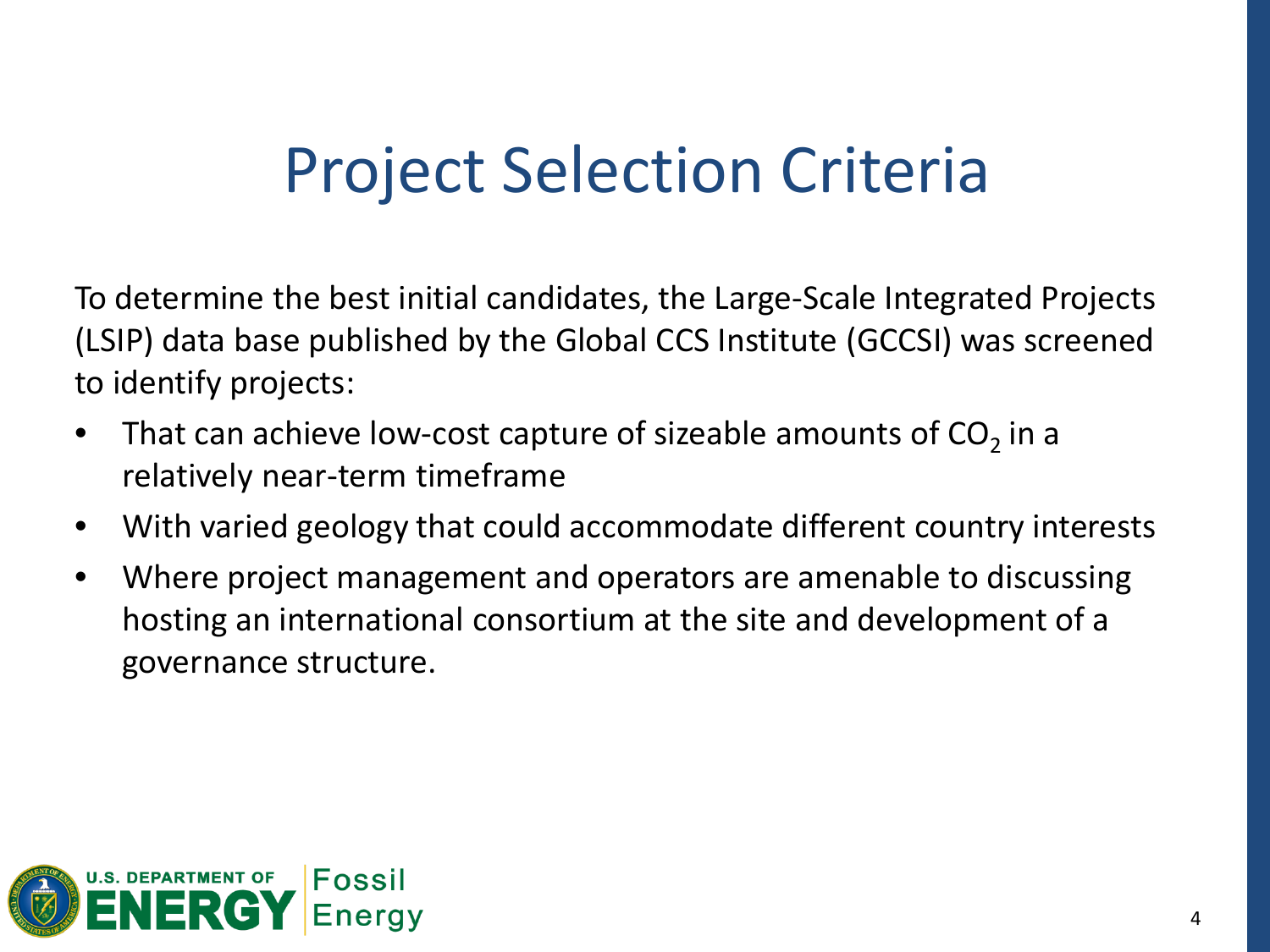### Applying the Selection Criteria

• The two most restrictive criteria are the amount of  $CO<sub>2</sub>$  captured and the near-term timeframe, and the following projects most closely adhered to the criteria.

| <b>Project</b><br><b>Lifecycle</b><br><b>Stage</b> | <b>Project Name</b>                                              | <b>State / District</b> | <b>Country</b>       | <b>Volume CO<sub>2</sub></b><br>(mtpa) | <b>Operation</b><br><b>Date</b> | <b>Capture Type</b>                                       |
|----------------------------------------------------|------------------------------------------------------------------|-------------------------|----------------------|----------------------------------------|---------------------------------|-----------------------------------------------------------|
| <b>Operate</b>                                     | Sleipner CO <sub>2</sub> Storage Project                         | <b>North Sea</b>        | <b>NORWAY</b>        | 0.9                                    | 1996                            | <b>Pre-combustion capture</b><br>(natural gas processing) |
| <b>Operate</b>                                     | <b>Snøhvit CO<sub>2</sub> Storage Project</b>                    | <b>Barents Sea</b>      | <b>NORWAY</b>        | 0.7                                    | 2008                            | <b>Pre-combustion capture</b><br>(natural gas processing) |
| <b>Execute</b>                                     | <b>Gorgon Carbon Dioxide</b><br><b>Injection Project</b>         | Western Australia       | <b>AUSTRALIA</b>     | $3.4 - 4.0$                            | 2016                            | <b>Pre-combustion capture</b><br>(natural gas processing) |
| <b>Execute</b>                                     | Illinois Industrial Carbon<br><b>Capture and Storage Project</b> | <b>Illinois</b>         | <b>UNITED STATES</b> | 1                                      | 2015                            | <b>Industrial Separation</b>                              |
| <b>Execute</b>                                     | Quest                                                            | <b>Alberta</b>          | <b>CANADA</b>        | 1.08                                   | 2015                            | <b>Industrial Separation</b>                              |

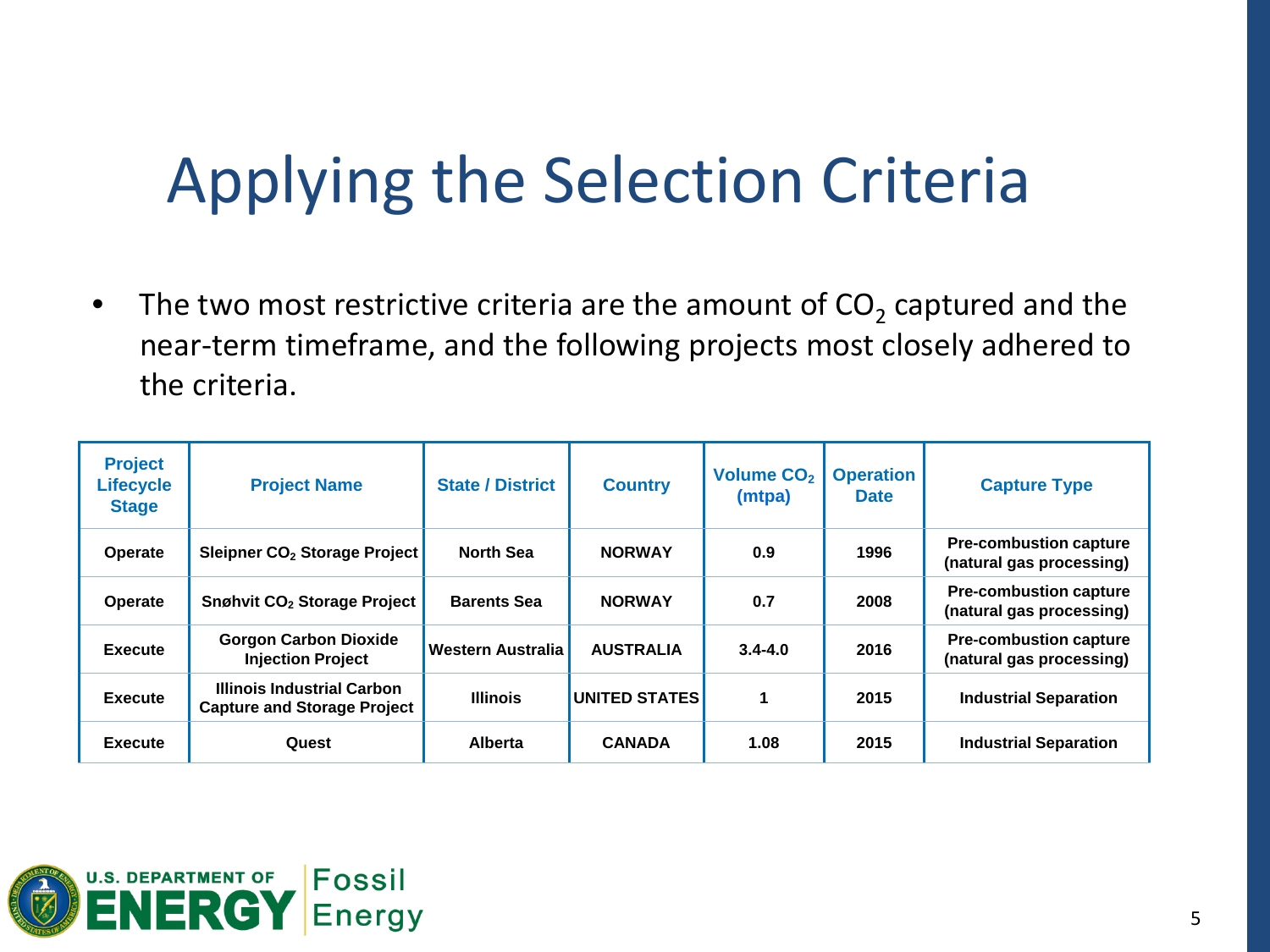# A Closer Look at Two Nearer-term, High CO<sub>2</sub> Capture Volume Projects

- It is anticipated that multiple projects will ultimately be identified by the CSLF as candidates for the Large-Scale Saline  $CO<sub>2</sub>$  Injection Consortium, and CSLF representatives are encouraged to facilitate investigation of potential projects in their countries.
	- $-$  This could include current EOR sites with excess CO<sub>2</sub> and with deeper saline storage potential, and sites with low cost  $CO<sub>2</sub>$  capture and saline storage potential
	- Most of the discussions thus far have focused on onshore projects, but offshore options are important given that they may be especially attractive for many countries
- The remainder of this presentation will focus on the Quest and the Illinois Industrial CCS projects, which are carrying out or planning aggressive R&D at their sites, and have indicated an interest in collaboration.

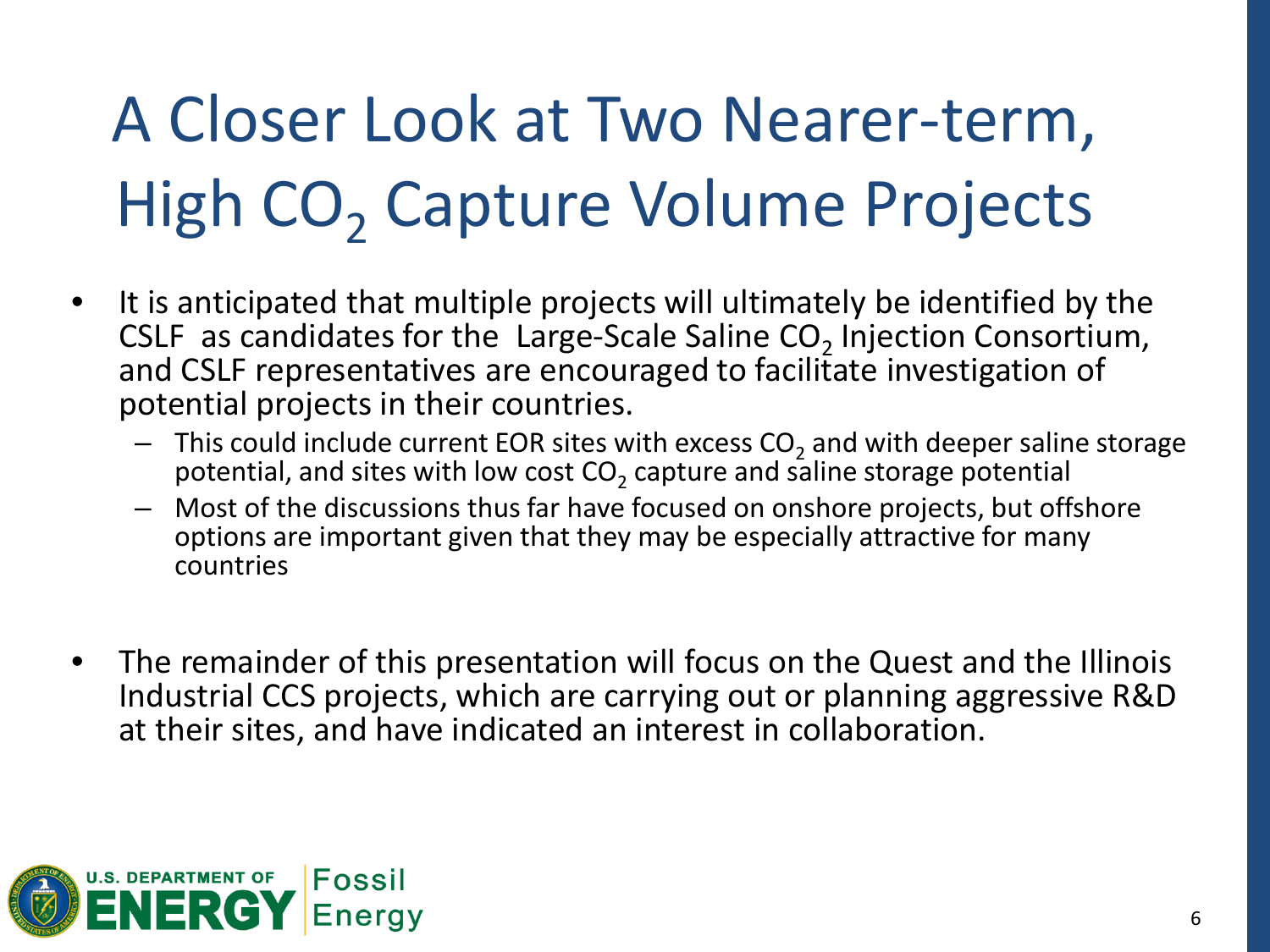### Examples of Potential R&D Collaboration Quest Project

The Quest project has provided a number of additional research topics related to MVA technologies that can be tested at their  $CO<sub>2</sub>$  injection site:

- Laser-based atmospheric detection of  $CO<sub>2</sub>$  covering large areas, including development of both improved laser technology and software
- Radar remote sensing (Quest has collected nearly two years of calibration data)
- Stable isotope analysis to address containment and conformance monitoring at a CCS site. A number of laboratory experiments and modeling work have already been conducted.

DOE/NETL has evaluated and discussed with Quest other potential cooperative areas, including:

- Near-surface leakage MVA activities using a field-ready  $^{14}$ C isotopic analyzer
- Compact eye-safe scanning differential adsorption LIDAR (DIAL) for spatial mapping of  $CO<sub>2</sub>$
- Surface and airborne monitoring technology using low cost infra-red gas analyzers
- Deep controlled source electromagnetic sensing for CO<sub>2</sub> plume detection and leakage based on CSEM (Controlled Source Electromagnetic Method)
- Greenhouse gas laser imaging tomography
- Real-time in-situ CO<sub>2</sub> monitoring (RICO2M) network for sensitive subsurface areas at storage sites
- Pressure-based inversion, data assimilation system (PIDAS) for  $CO<sub>2</sub>$  leakage detection
- Scalable, automated, semi-permanent seismic method to detect  $CO<sub>2</sub>$  plume extent during injection

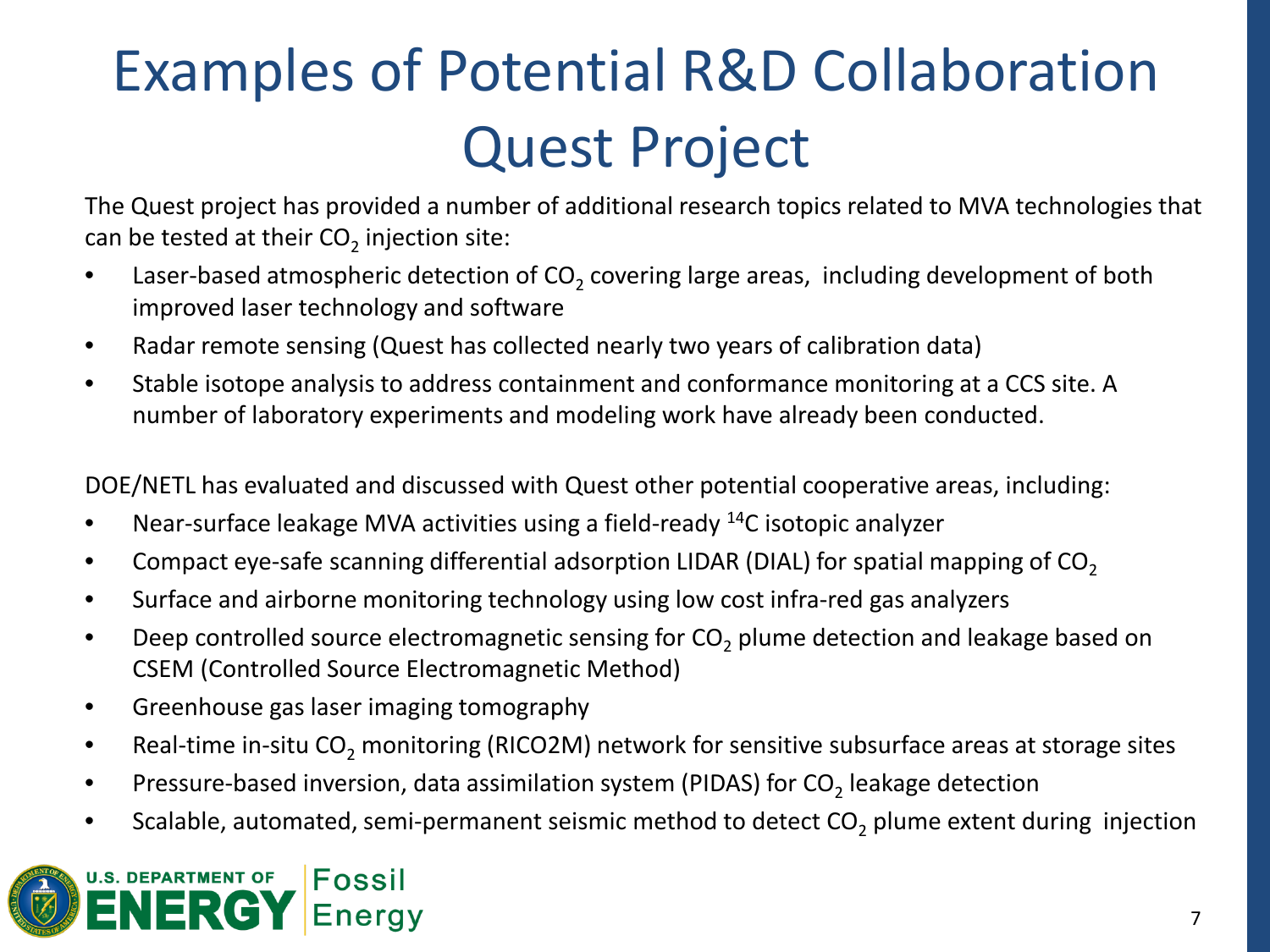#### Examples of Potential R&D Colaboration Illinois Industrial CCS Project

ADM is the overall project leader, and has provided a number of research ideas that can be tested at their  $CO<sub>2</sub>$  injection site:

- Advances in  $CO<sub>2</sub>$  plume modeling, to include:
	- Improvements in surface seismic data processing that provides enhanced imaging for thin layer (pancake) plume distribution.
	- Improvements in geomechanical modeling that integrate passive seismic monitoring with pressure front and extent of plume monitoring.
	- Development of acoustic source and receiver systems (i.e., sonar) that can be used for monitoring real time changes in the site's acoustic signature.
	- Improvements in seismic monitoring approaches and technologies that allows real time seismic monitoring with enough sensitivity to pick up both P and S waves.
- Advances in reservoir monitoring, long-term  $CO<sub>2</sub>$  storage site monitoring and modeling approaches and technologies, especially those that can reduce the cost and time frame for storage site operational and post-operational reservoir monitoring.

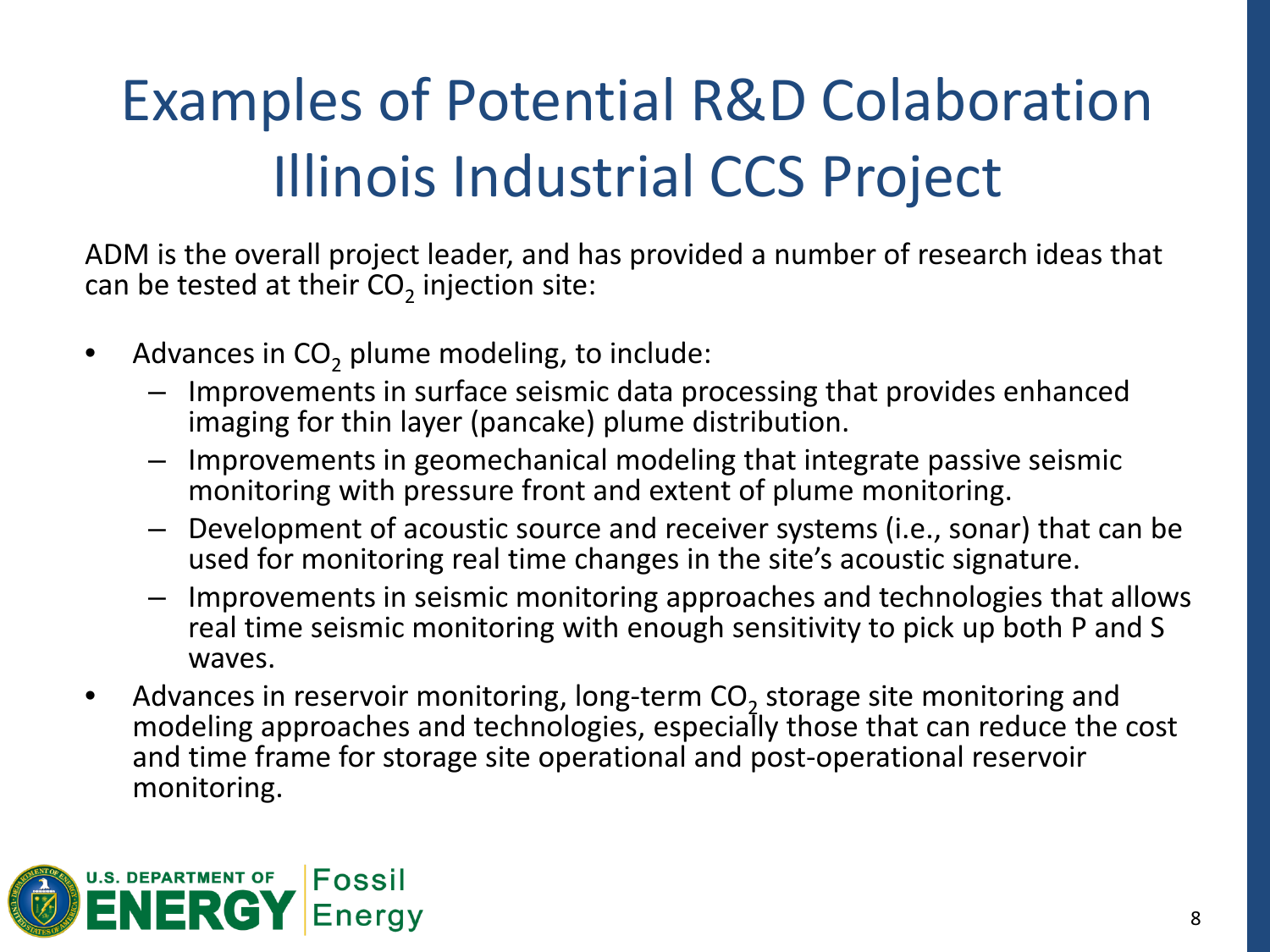#### Next Steps on Large-Scale Saline Injection

- A decision by the Policy Group is needed as to whether to proceed with the Quest and/or Illinois Industrial CCS projects at this time as part of a saline storage test network.
	- We should determine POC(s) for host countries, host sites, and interested parties.
- CSLF members should be consulted to determine interest in providing support to a test center, and when support could become available.
- Additional candidate sites should be proposed whenever they are considered by the host country to be viable network candidates.
	- We should discuss how to address a (tbd) project in China depending on what materializes between now and the Ministerial.

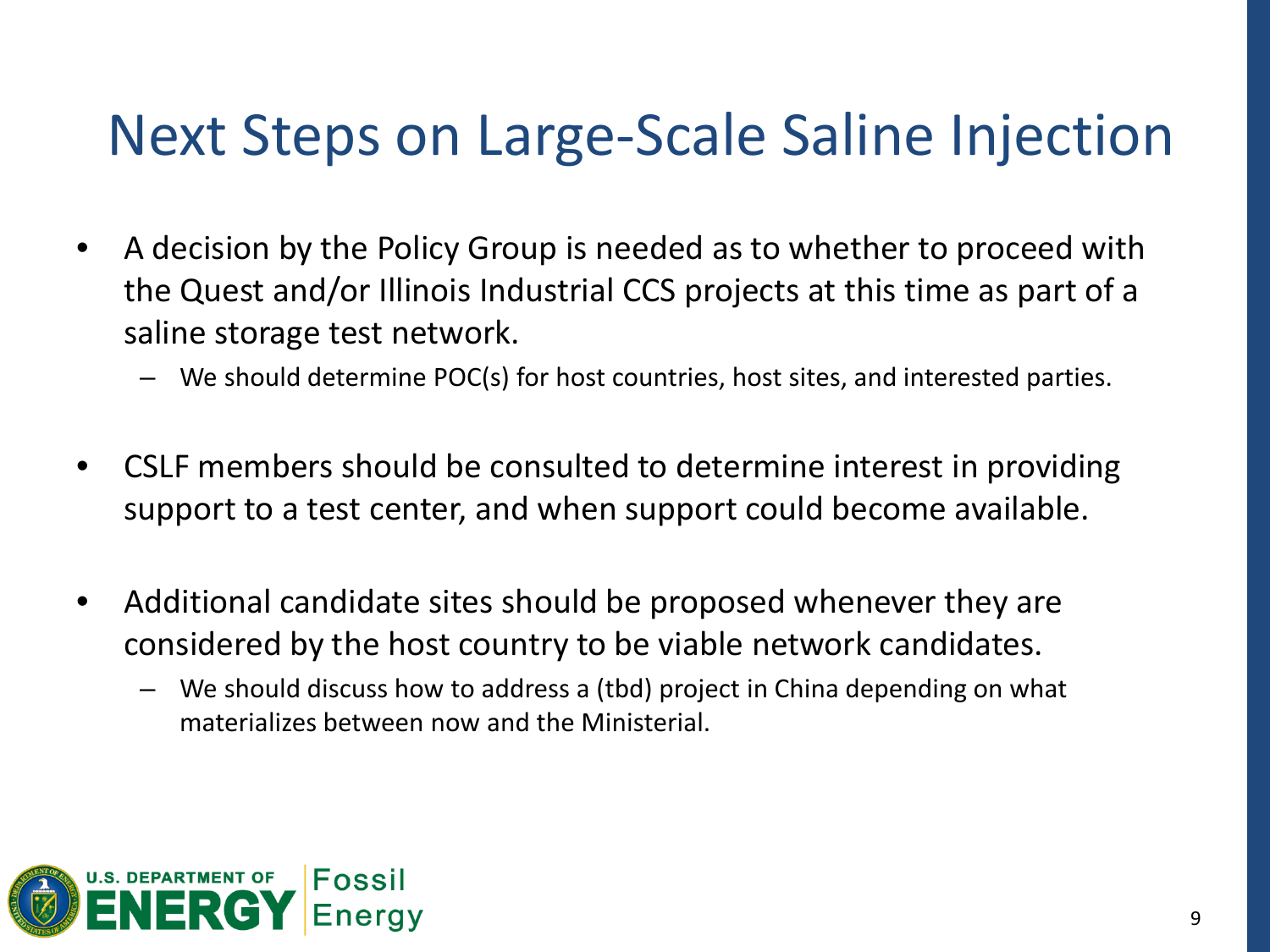Discussion please on this topic before we proceed to something entirely different.

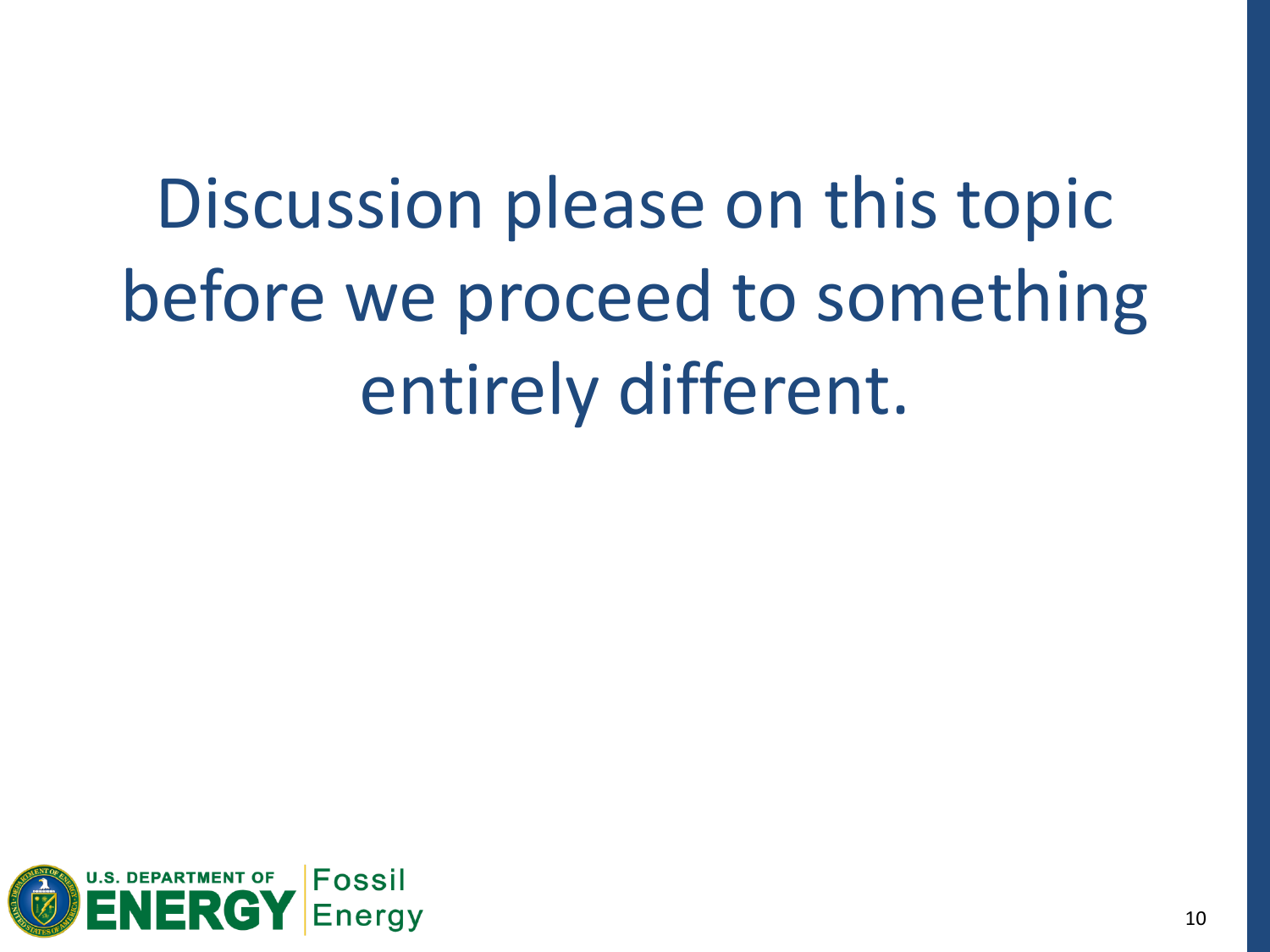#### *International CCS Demonstration Project Knowledge-Sharing Network*

- There are large-scale CCS demonstration projects that are operational or will be in the near-term, e.g., Air Products in 2012, Boundary Dam in 2014, Shell Quest and ADM in 2015, and Kemper and Petra Nova in 2016.
- Additionally, there are many other projects around the world that are in detailed planning phases or will soon commence construction and operations.
- Similar to the International Carbon Capture Test Center Network, the CSLF could organize a global consortium of demonstration projects that can share best practices and facilitate the next generation of CCS demonstrations by addressing critical issues that can only be recognized through operational experience.

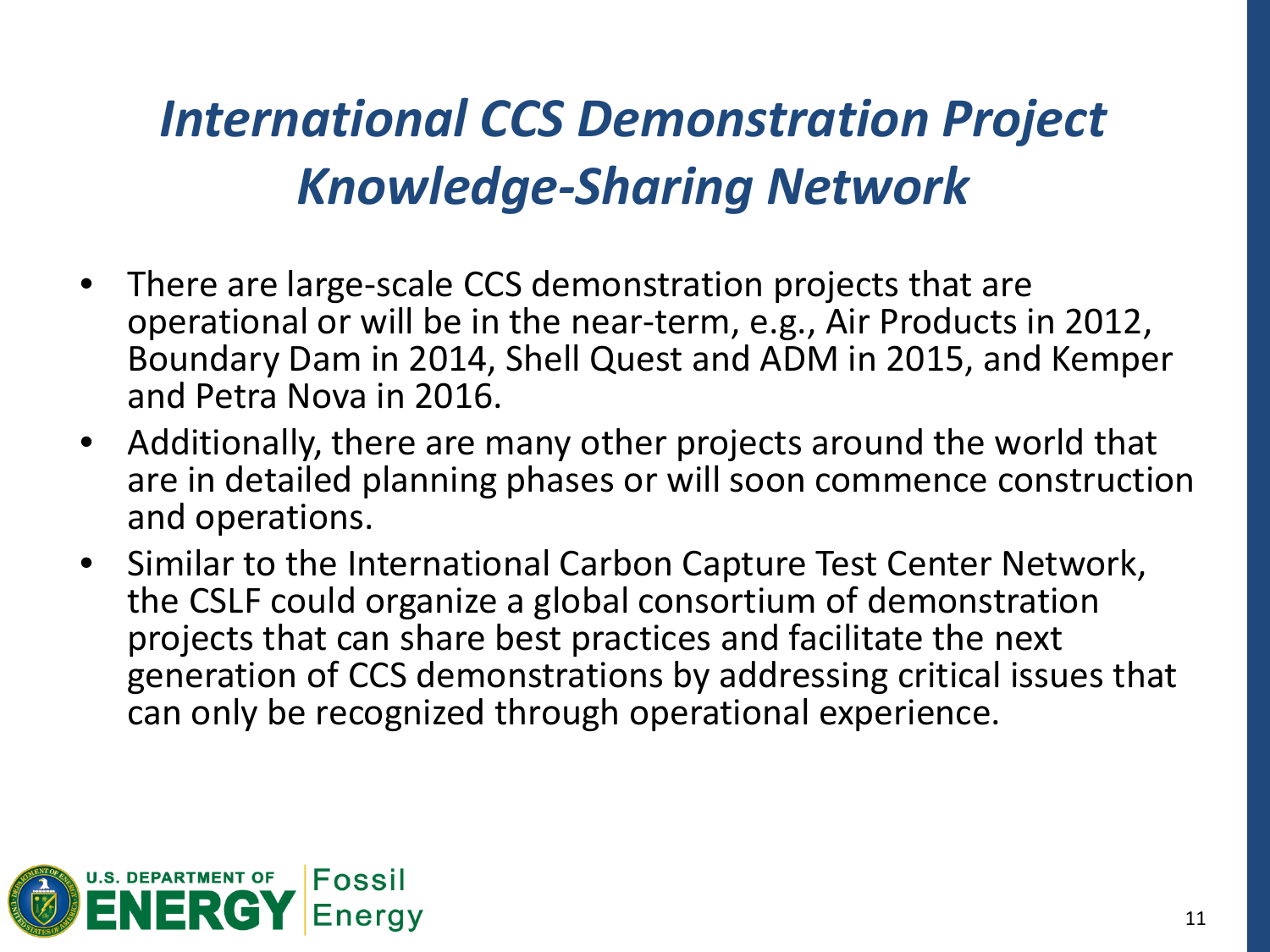Next Steps on International CCS Demonstration Project Knowledge-Sharing Network

- Contact individual demonstration projects to determine interest.
- Discuss synergies and potential support with GCCSI.
- Communicate results and recommendations to Policy Group and Ministerial Steering Committee.

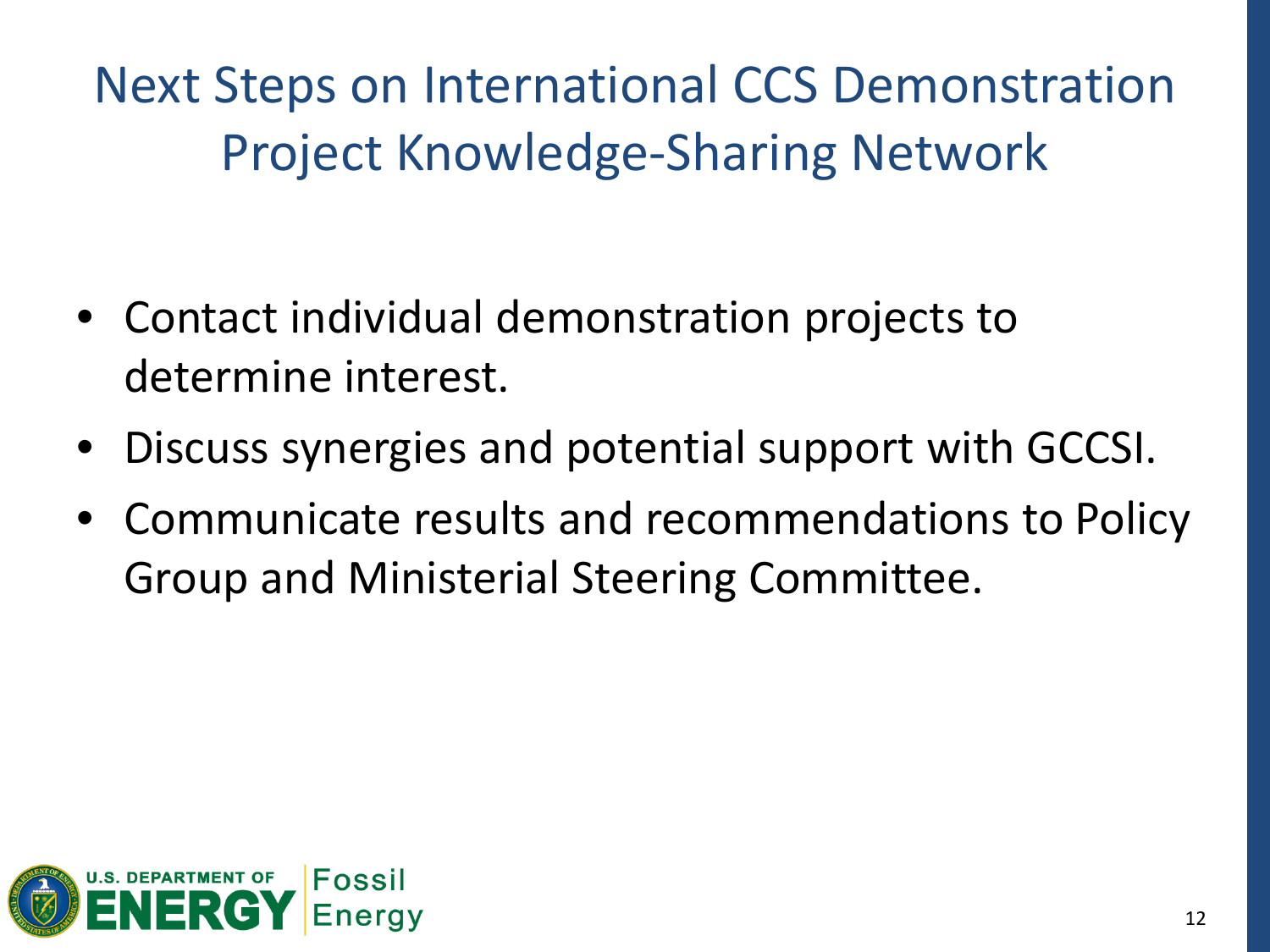#### Other Potential collaborative efforts, perhaps through the CSLF Technical Group or with IEA GHG Programme

- *Saline Storage Test Network* This could complement activities carried out by the Large-Scale Saline  $CO<sub>2</sub>$  Injection Consortium including: 1) sharing knowledge and best practices; 2) comparing and contrasting datasets and MVA technologies from various sites to address common issues and challenges, and 3) designing potential "test beds" or "virtual field sites" to test advanced MVA technologies or techniques, along with next generation modeling and simulation tools.
- *Geomechanics/Induced Seismicity Research Network* Leverage learnings from large-scale CO<sub>2</sub> injection projects and tie into modeling and risk assessment frameworks and also the regulatory community. This can build upon previous CSLF efforts related to risk management, etc.
- *Offshore Carbon Storage Test Facility* Once complete, leverage Findings and Recommendations from Technical Group report to develop an offshore storage cooperative effort to conduct field test of new technologies for offshore storage.
- **Non-EOR CO<sub>2</sub> Utilization Research Network** to coordinate knowledge and potential R&D efforts in this area.